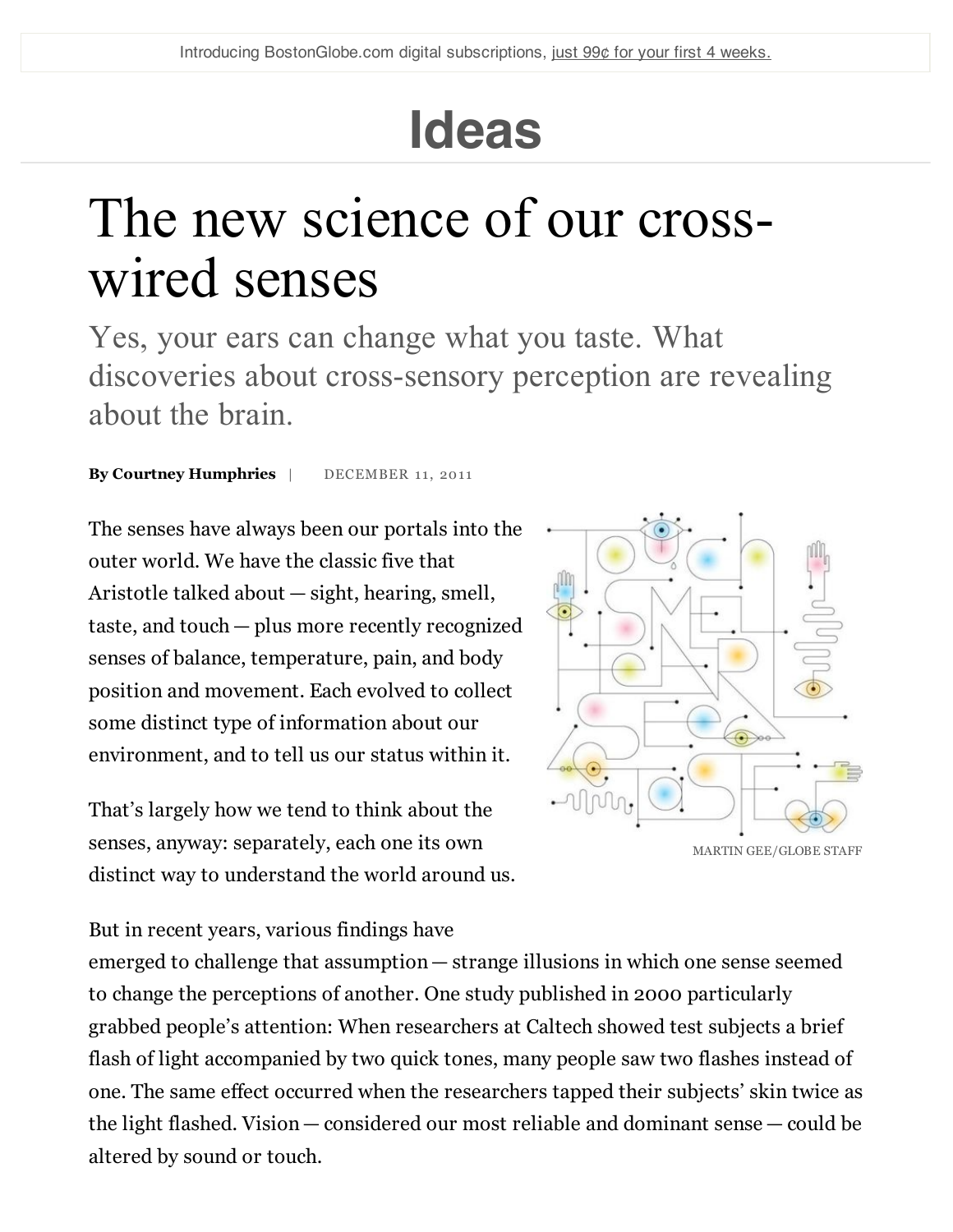And that wasn't all. Other studies showed that what people saw affected what they heard; that certain types of music or background noise affected how food tasted; and that smells could influence how a texture felt to the touch.

What the researchers were uncovering, in other words, is that our senses are not so separate after all. Scientists have realized that interaction between the senses "is the rule rather than the exception," says Ladan Shams, one of the researchers who conducted the light-flashing study and now a sensory scientist at the University of California at Los Angeles. From the earliest stages of perception, it appears, the senses are enhancing, competing with, and even altering one another in surprising ways.

Since then, a new field has emerged to study cross-sensory perception, with laboratories throughout the world devoted to understanding how the senses merge. Scientists are developing a new way of thinking about how our brains are organized and how we perceive the world. And what began as basic scientific research to understand the brain's organization is spreading into other fields, such as marketing: Companies are starting to engineer foods that taste better by appealing to the eyes and ears, for instance. The work may even have implications for medicine — helping to explain, say, how the brain can compensate for a missing sense — and for education.

It might seem unsettling that the perceptual tools we rely on to navigate the world are so fluid — not just capable of being fooled, but capable of fooling one another. But the constant interaction and interference between our senses, in fact, is central to one of the brain's most astonishing feats: its ability to take a sea of complex, conflicting sensory input and assemble it into a fairly reliable picture of the world.

Philosophers have long debated the primacy of the senses in knowing truth, but they have rarely questioned their separateness. The Epicurean poet and philosopher Lucretius, for example, argued that the senses couldn't influence one another, "for each has powers discrete and apart, its separate force." Because of these separate powers, he reasoned, "it must be, then, that one sense cannot prove another wrong."

Yet we've always understood intuitively that senses do affect one another in certain ways. As anyone who's ever eaten dinner while nursing a bad cold knows, nearly all of food's flavor comes from our sense of smell, not taste. Since the dawn of the talkies, moviegoers have experienced this kind of sensory interaction, too. Their ears might hear sounds from a speaker behind them, but their eyes persuade them that the voices are coming from actors projected on the screen.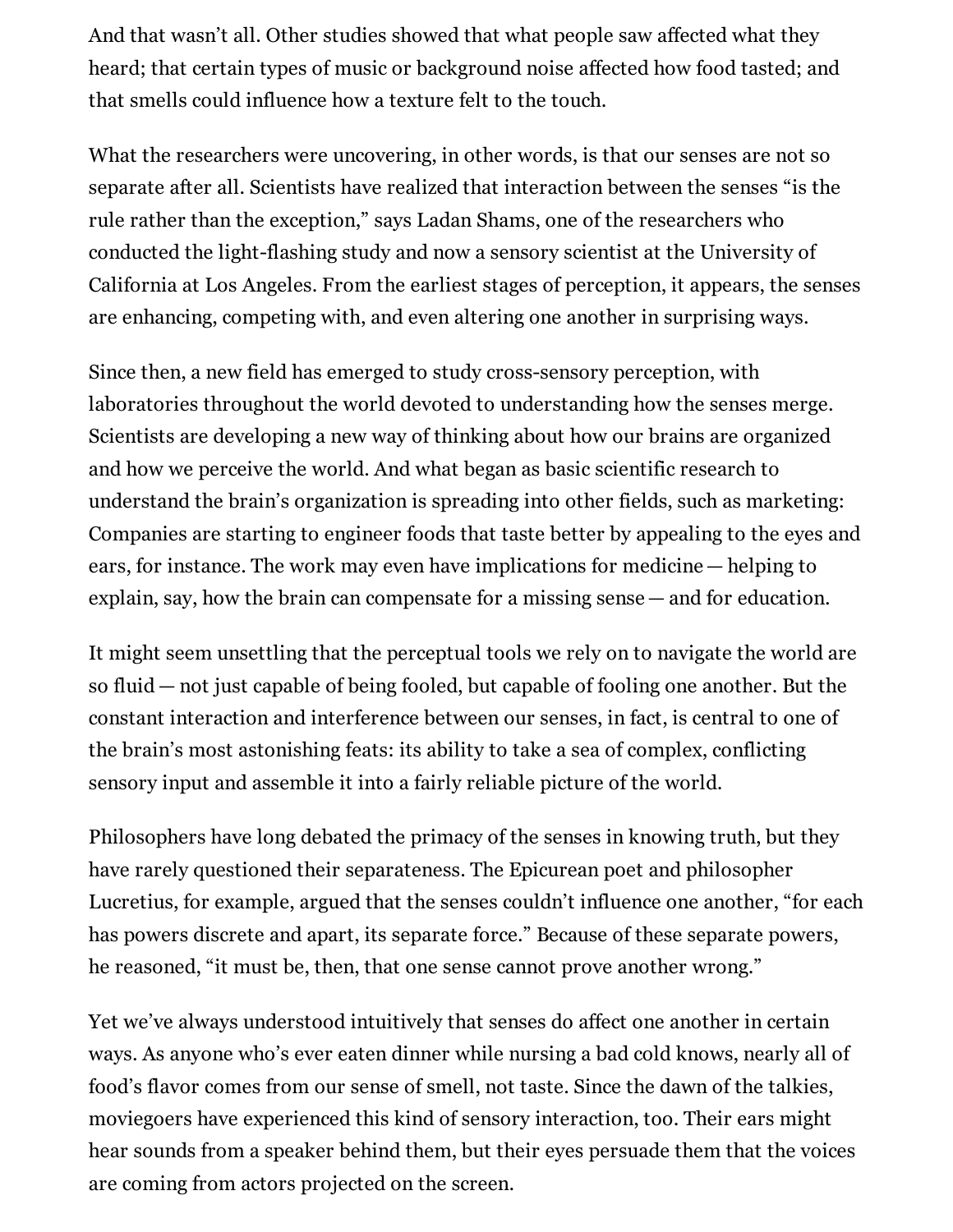Now, science is showing that such connections among the senses are more widespread and deeply rooted than we ever imagined. What happens in the movie theater isn't just an isolated illusion — the blending of sensory information is critical for the brain to create a seamless interpretation of its outside world.

Research into perception is following suit. Over the past decade, previously disparate studies of the senses have begun to merge. There is now a yearly conference devoted to multisensory research, and the topic is finding its way into neuroscience meetings. Some scientists focus specifically on the integration of senses, while others have expanded their previously single-sense research to include others. Shams, at UCLA, says that while some people initially doubted whether isolated illusions had bearing on the everyday function of the senses, most now accept there are countless ways they are intertwined.

One researcher who has spearheaded this change is psychologist Charles Spence, head of the Crossmodal Research Laboratory at Oxford University. While neuroscientists have been piecing together how senses connect in the brain, his work has revealed how the crossing of sensory information affects perception and behavior. His recent work on the psychology of flavor perception, for instance, has shown that the flavor of your food is influenced by touch, vision, and even sound. A study from his lab a few years ago showed that people rate potato chips as crisper and better-tasting when a louder crunch is played back over headphones as they eat. A study published this year showed that people thought a strawberry mousse tasted sweeter, more intense, and better when they ate it off a white plate rather than a black plate. Other researchers have conducted similar studies showing that our impressions of experiences, and our emotional responses to them, derive from a blending of different kinds of sensory input — a process that is usually completely unconscious.

These findings are leading to a fuller picture of how we really perceive the world around us. Barry Stein, a multisensory scientist at Wake Forest University, says that what's been surprising is how early in the process of perception the senses begin to overlap. Even before the brain makes higher-level judgments about the sensory information it is receiving, Stein says, special "multisensory neurons" that respond to more than one sense begin to synthesize it.

This process allows the brain to quickly blend different channels of information into one impression. In some cases, senses enhance one another: A distant image paired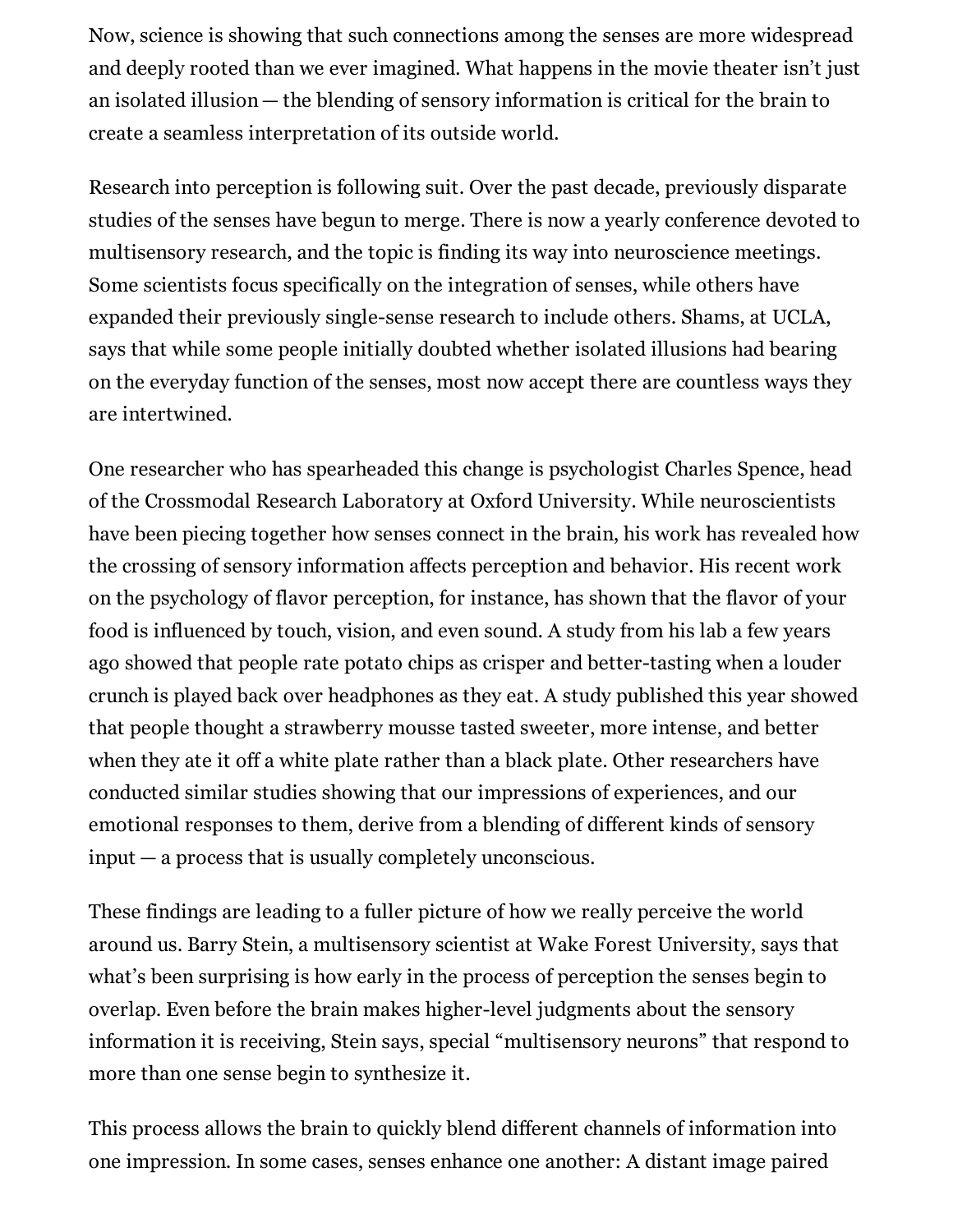with a weak sound can appear more noticeable than each alone. In some cases they compete with each other and one wins out (as your eyes win over your ears in the movies). In others, the information merges into something new; when people watch a video of a person saying "ga" while the audio is dubbed with a voice saying "ba," they hear an intermediate "da." Though the senses can fool us in certain cases, being able to integrate them helps us make a quick judgment and move on, rather than puzzling over conflicting information.

The ability to coordinate among the different senses seems to be something the brain learns; we're not born being able to do it. "You'd think that the brain comes with all this hardware built into it," says Stein. "But that's not the case." Instead, research shows that after we're born, the brain quickly learns to put information from the senses together. This early wiring of the brain to coordinate sensory input helps explain why people born without a sense who then regain it — such as deaf people who receive cochlear implants later in

MARTIN GEE/GLOBE STAFF

life — have a difficult time learning to integrate the new sensory information.

This research sheds light on other fascinating phenomena that neuroscientists have observed in those with impaired sensory functions, too — and it may ultimately suggest possible therapies. In blind people, for example, research has shown that the sense of touch activates the visual cortex; in other words, areas of the brain normally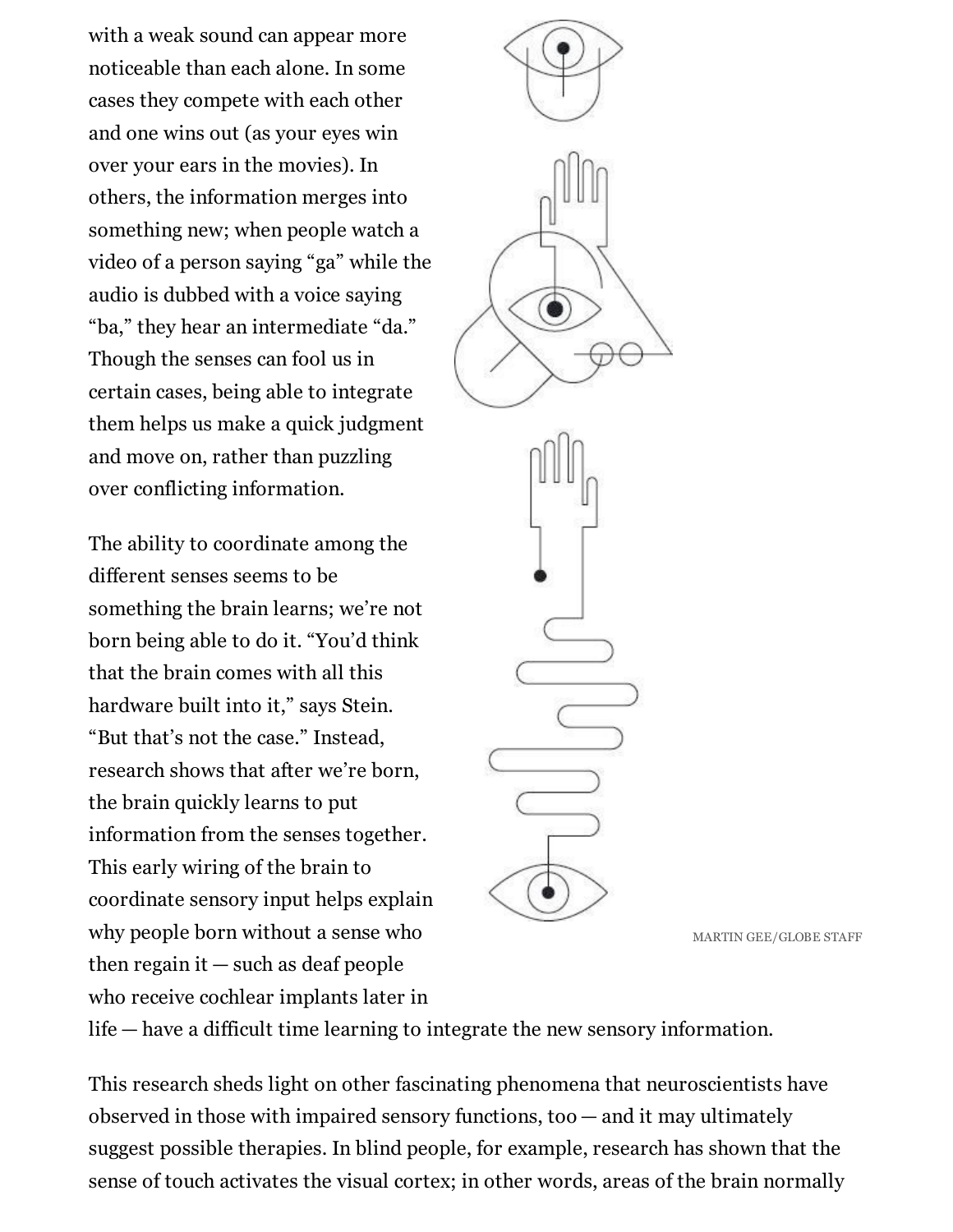designated for processing one sense can adjust to make use of information from another. Then there are people, like those with autism or other conditions, who have impaired abilities of sensory integration. Therapists influenced by the science of multisensory integration have worked with people with autism to create "sensory diets," interventions that focus on using senses together.

And the new work may ultimately affect how the rest of us learn, as well. Shams's group at UCLA has found that people learn a visual task better when it's accompanied by sound, for instance — even when they are later tested using only vision.

In broader commercial applications, meanwhile, the science is already providing a new basis for what marketers have long surmised: They are selling customers more than just the core sensory experience. Restaurant owners, for instance, know that choosing decor, lighting, music, and table settings that complement their food can boost their bottom line, and companies have long market-tested food products for texture and packaging as well as taste. But we are now beginning to understand that these elements don't just create atmosphere and associations — they can actually make food taste different. For example, several studies have found that adding red coloring can make drinks taste sweeter, allowing a company to reduce sugar content while turning color up a notch.

Scott King, part of a UK company called Condiment Junkie that creates sounds to enhance products and events, says that recruiting multiple senses works best when "one sense is choreographed with another in a way that has an effect greater than the sum of its parts." The company has worked with Fat Duck restaurant in Bray, England, run by celebrity chef Heston Blumenthal, to develop soundtracks to bring out specific flavors in the food, based on their finding that hearing certain sounds (high tones, tinkling pianos) make people perceive a bittersweet toffee as more sweet, while hearing low-pitched tones and trombones make the toffee taste more bitter.

Beyond the practical consequences of this new model of how we perceive the world, however, lie the philosophical implications. What does it mean that Lucretius was wrong — that our perceptions of the world are not just a product of five pure separate senses, but of a dynamic interaction between them?

Barry Smith, a philosopher at the University of London, says that philosophers have long puzzled over the relationship between the senses and the truth: Descartes, for instance, felt that we could never trust our senses as representing an outer reality. But